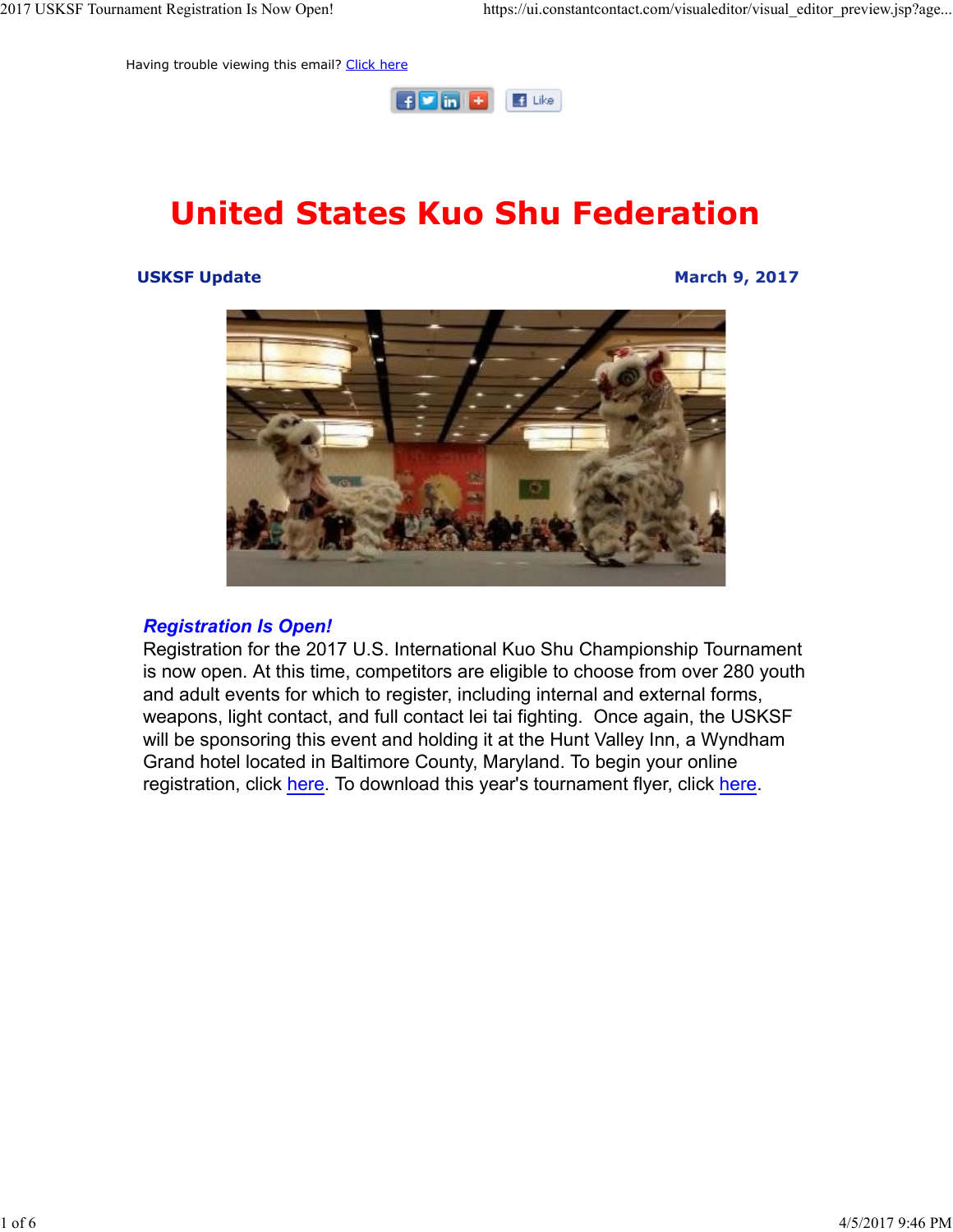

Advertise in the USKSF 2017 Commemorative Program Book

Did you know that the USKSF program book is a great way to advertise your business, thank a Shi-Fu, or cheer on your favorite competitor? This highly collectible annual publication is a great way to get your message out! A variety of options are available, but premium spots are going fast! The deadline for submissions is June 21, 2017. For more information on advertising and sponsorship, click here. business, thank a Shi-Fu, or cheer on your favorite competitor? This highly<br>collectible annual publication is a great way to get your message out A variety<br>of options are available, but premium spots are going fast! The de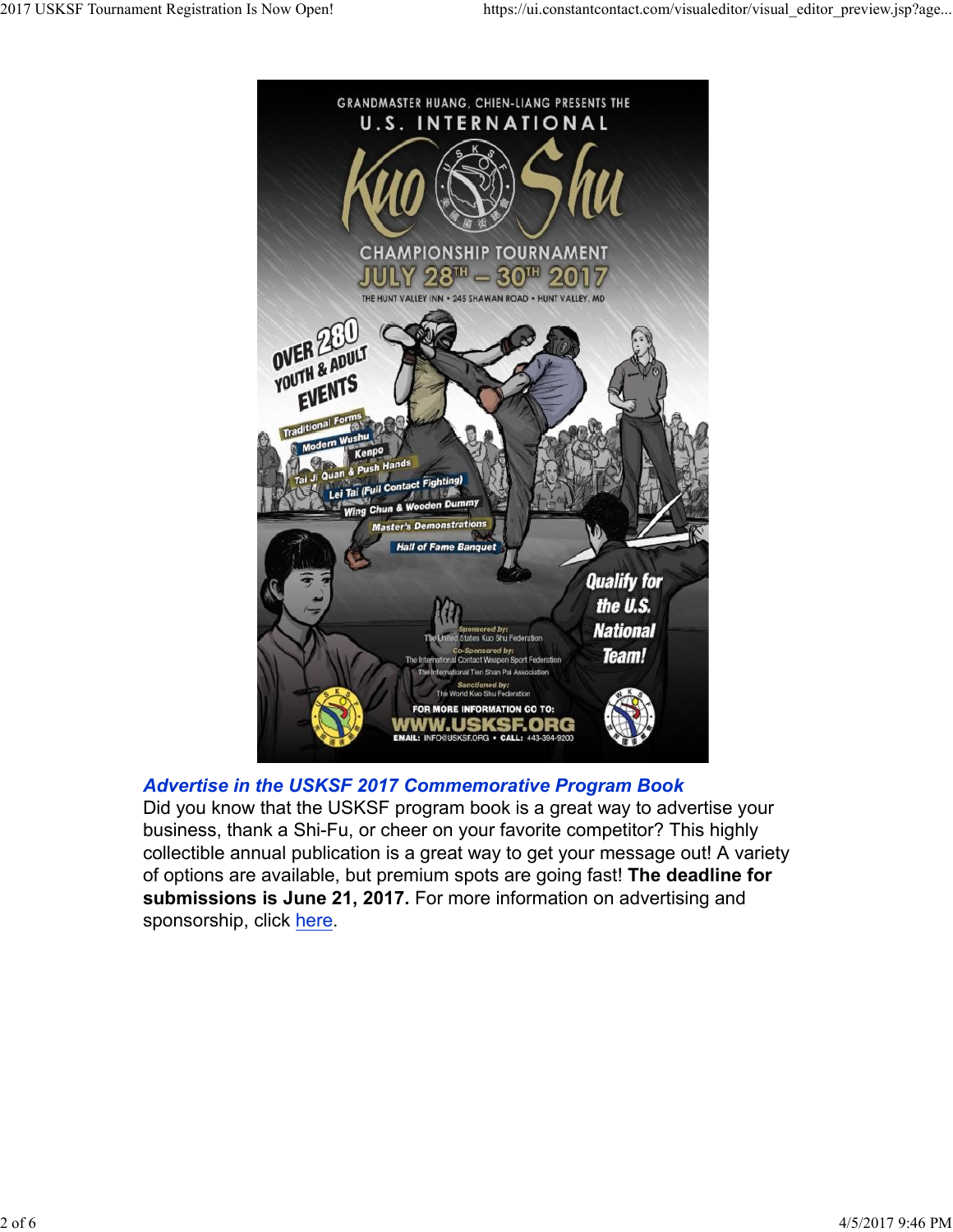

### Register to Become a TWKSF Certified International Referee in 2017

From Sunday, July 23-Friday, July 28, 2017, the TWKSF will conduct an International Referee Training Course at the Hunt Valley Inn, a Wyndham Grand hotel.This course offers participants instruction in the required skills and attributes necessary to referee and judge events at USKSF and TWKSF sanctioned events, including TWKSF World Tournament competitions. The course is open to both new participants and current referees seeking to advance from Level B to Level A, or Level A referees wishing to complete a refresher course.

### The deadline to register for the training course is June 25, 2017. Prior to registering, please review the detailed information below:

- The USKSF will book your hotel room for you at our special rate. You will be responsible for room payment upon check-in. Please include the name of your roommate with your registration (2 occupants per room). If you choose to room privately, please indicate that as well.
- Inform us if you are taking the course to obtain Level B (new trainees), Level A (a referee who currently holds a Level B certification), or as a Level A referee taking a refresher course. • Inform us if you are taking the course to obtain Level B (new trainees),<br>Level A (a referee who currently holds a Level B certification), or as a<br>Level A referee taking a refersher course.<br>
• Include your shirt size for
	- Include your shirt size for your official referee shirt.

To register for 2017 TWKSF International Referee Training, click here.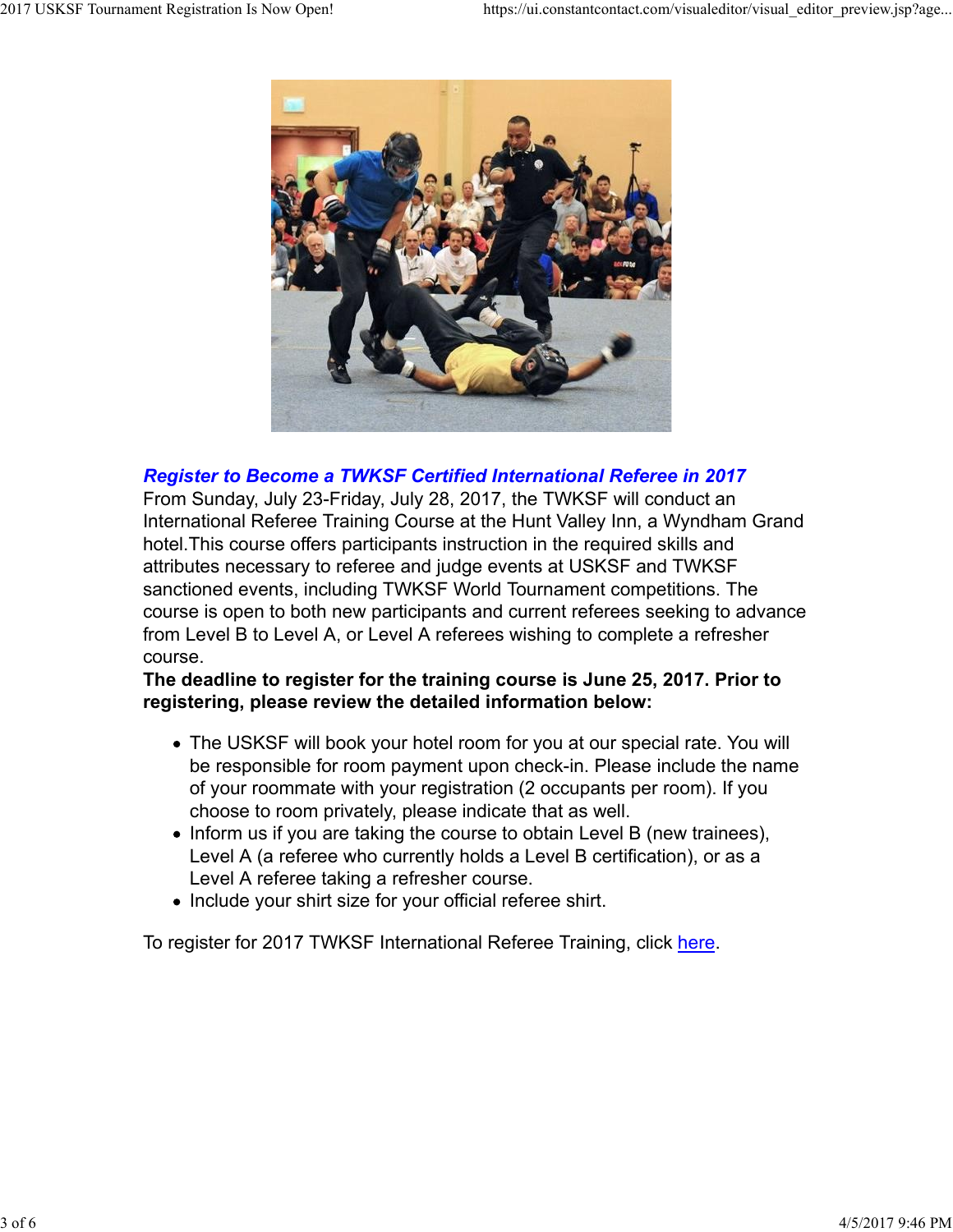

# Apply for Official TWKSF Ranking

The World Kuo Shu Federation (TWKSF) is currently accepting ranking applications. Applicants who pass federation scrutiny will be listed on the TWKSF website and be presented with their sashes and certificates at the 2017 US International Kuo Shu Championship Tournament in Hunt Valley, MD. All applications must be received by May 31, 2017! For more information or to apply, click here.



# Represent the United States at the TWKSF World Championship Tournament in 2018

As you know, the USKSF is a member country of The World Kuo Shu Federation (TWKSF). We are pleased to announce that, for the first time ever, the USKSF will host the TWKSF World Championship Tournament in the United States in July, 2018. Would you like to be a member of the US National Team that will compete at the 6th World Kuo Shu Federation Tournament? To become a member of the 2018 US National Team, you must secure a spot by winning first place in one of the events listed below at the national qualifying event which is the 2017 US International Kuo Shu Championship Tournament to be held in Hunt Valley, MD from July 28-30, 2017. Represent the United States at the TWKSF World Championship<br>Tournament in 2018<br>As you know, the USKSF is a member country of The World Kuo Shu Federation<br>(TWKSF). We are pleased to announce that, for the first time ever,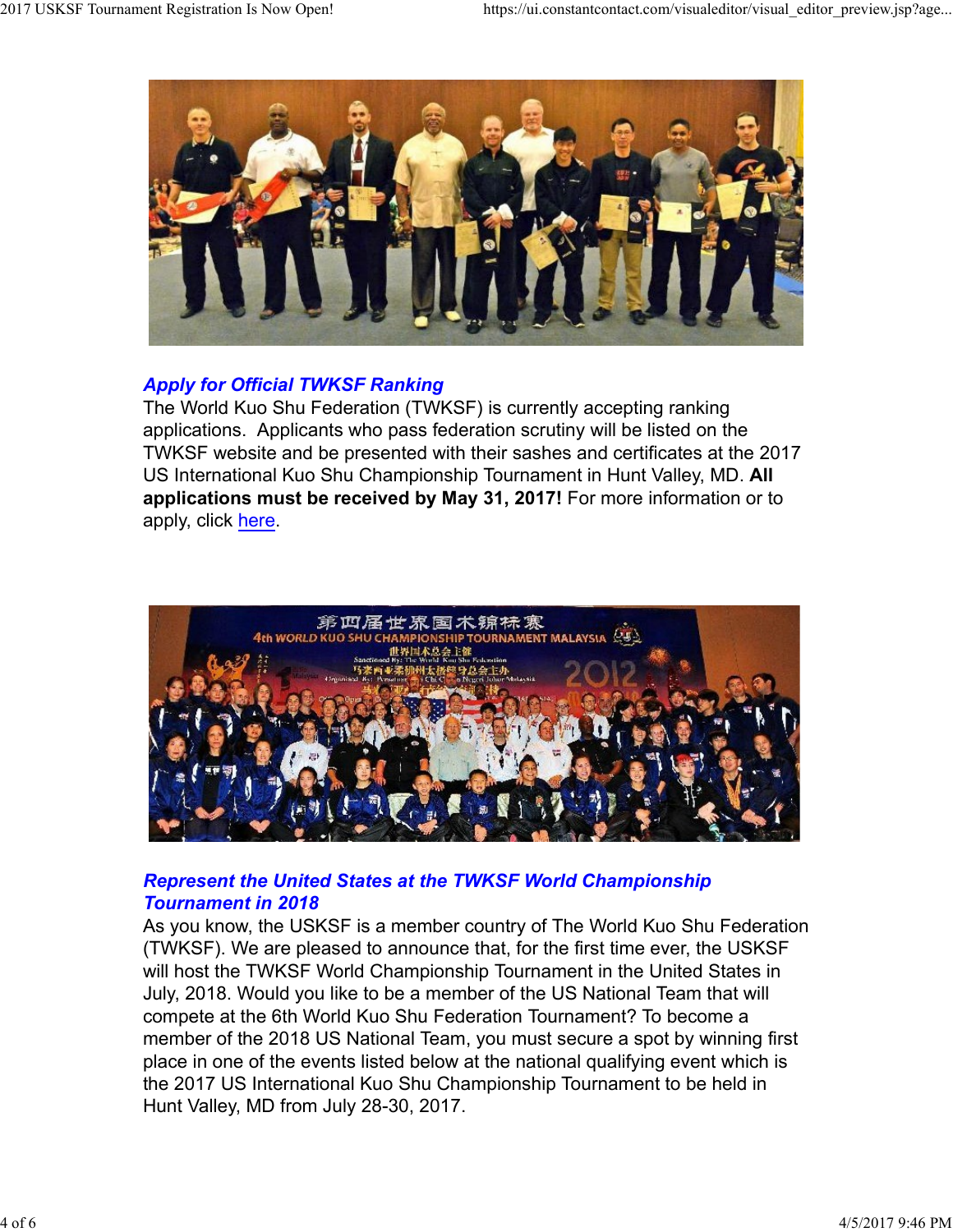Adult External Advanced Forms/Weapons Divisions: 2017 USKSF Tournament Registration Is Now Open! https://ui.constantcontact.com/visualeditor/visual\_editor\_preview.jsp?age...<br>Adult External Advanced Forms/Weapons Divisions:

- Northern Form (Male)
- Northern Form (Female)
- Southern Form (Male)
- Southern Form (Female)
- Straightsword (Jian) (Male)
- Straightsword (Jian) (Female)
- Broadsword (Dao) (Male)
- Broadsword (Dao) (Female)
- Long Staff (Gwun) (Male)
- Long Staff (Gwun) (Female)
- Spear (Qiang) (Male)
- Spear (Qiang) (Female)
- Other Weapon, including double weapons (Male)
- Other Weapon, including double weapons (Female)

Adult Internal Advanced Forms/Weapons Divisions:

- Yang Style Tai Ji Quan Form (Male)
- Yang Style Tai Ji Quan Form (Female)
- Xing Yi Quan Form (Male)
- Xing Yi Quan Form (Female)
- Ba Gua Zhang Form (Male)
- Ba Gua Zhang Form (Female)
- Tai Ji Weapon (Male)
- Tai Ji Weapon (Female)
- Xing Yi Weapon (Male)
- Xing Yi Weapon (Female)
- Ba Gua Weapon (Male)
- Ba Gua Weapon (Female)

Lei Tai Divisions:

The first place winners of each male and female division will qualify for the 2018 US Team lei tai competition. Let ran Divisions.<br>The first place winners of each male and female division will qualify for the 2018<br>US Team lei tai competition.<br>For those who are unfamiliar with the World Tournament or US National Team,<br>below are some

For those who are unfamiliar with the World Tournament or US National Team, below are some details.

- Competitors may compete in multiple World Tournament scoring events, but they must qualify for each event.
- Lei tai competitors must fight at the World Tournament in the same event (weight) in which they qualified.
- US National Team members must accept their spot via email after the qualifying tournament (2017).